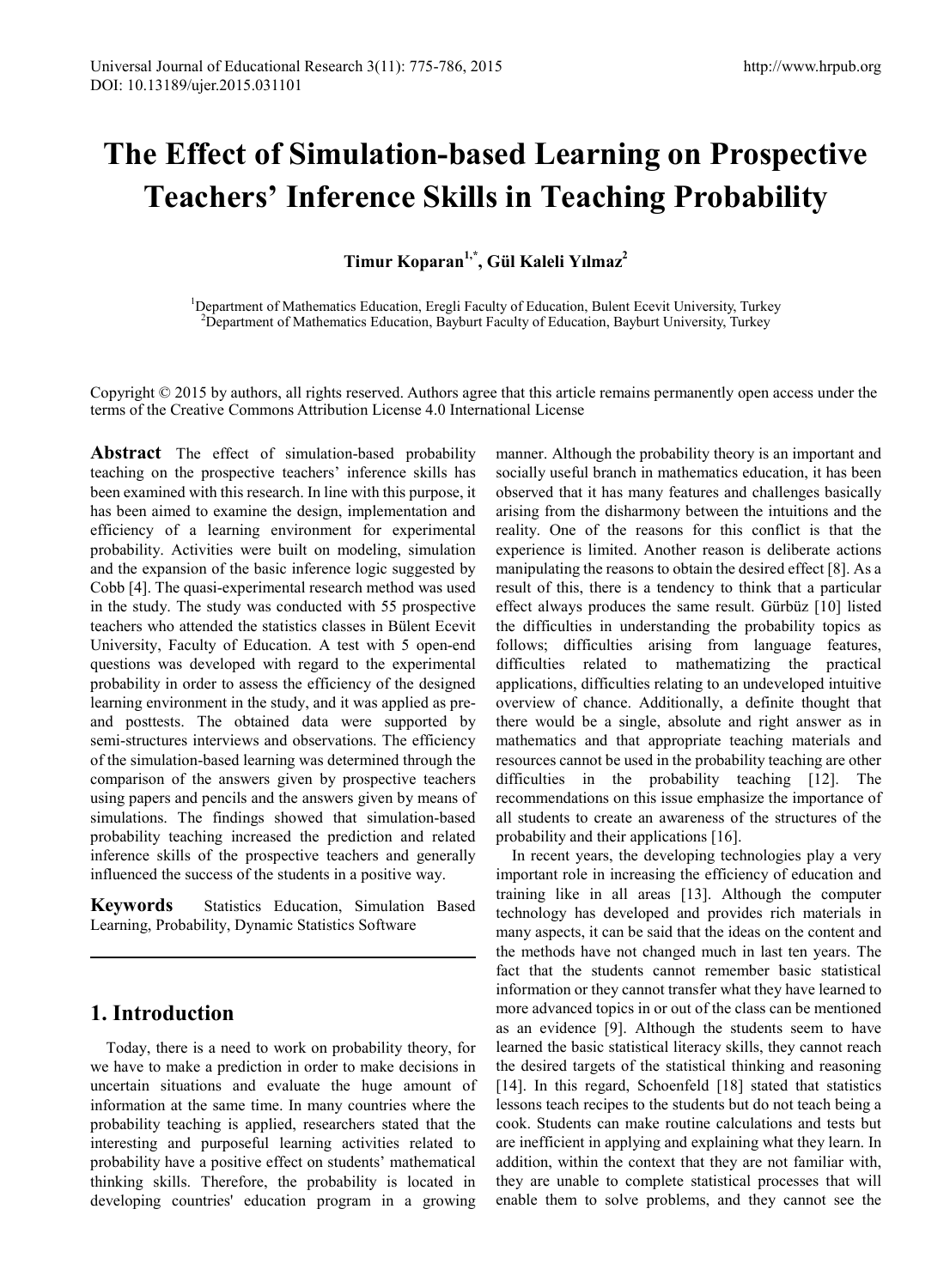whole picture. The main objective of the statistics training is not only to understand and interpret the tables and graphics but also enable making inference and generalizations beyond the data. Currently, many math curriculums still emphasize on the mathematical skills rather than inferential process, and it is a condition that can affect the performance of the students [22].

In this period when the entry of new technologies into the learning environments is necessary, the use of different software as a mean is unavoidable. This software has been developed day by day, and some problems that cannot be obtained in real life situations have become to be observed easily and quickly thanks to the software. One of these is the simulation software. Simulation software is teaching methods in which learners can change parameters and make the experiments identically [21].

Conceptual errors in the learning process of the probability concepts can affect the important personal decisions related to the daily life [3]. Coutinho [5], Batanero and Godino [2] have suggested that the development of ideas of probability should be based on three basic concepts which are chance, randomness and the interpretation of probability. Batanero and Godino [2] have pointed at the need to emphasize the variability in the small samples by comparing the results obtained by each student, and to create situations to observe unpredictability of individual results in a random experiment. Students should be aware of the convergence phenomenon by considering the total results of the class and then comparing the reliability of the small and large samples. In this way, the use of computer resources in the classroom is an important tool for increasing the number of random samples for test. Various researchers have proposed the use of computer in the probability training as a mean to understand the abstract or difficult concepts and improve students' skills [15, 10]. Batanero and Diaz [1] emphasize that the students conduct simulations in the computer courses to help them solve simple probability problems that cannot be possible with physical experiments. Simulation, when combined with the use of technology, is the most appropriate strategy to focus better on the concepts and reduce the technical calculations [3].

In this study, simulation-based instructional content includes issues related to the experimental probability of throwing money experiments. TinkerPlots dynamic statistical software was used in the study and the research problem was determined as "What is the impact of the simulation based probability teaching on the inference skills of prospective teachers?''

## **1.1. Dynamic Statistical Software and Experimental Probability**

It is a software used by the students from secondary school to university, which provides a dynamic learning environment with data analysis and probability modeling [11]. This software has emerged as an important and useful tool in the development of ideas about experimental

probability. In particular, the fact that the number of trials is changeable offers the opportunity to observe small and large samples. The data obtained from the experiment results are transformed into a dynamic and visual working environment through tables and graphics. Thus, the students develop their understanding of the experimental probability against the theoretical probability thanks to the activities they do, and pain opportunities to verify or change their intuition about probability and randomness.

#### **1.2. The Theoretical Framework**

In this study, events were built on modeling, simulations and "the basic logic of inference" which was put forward by Cobb [4]. Cobb's logic is for the random experiments and random samples and named as 3R (randomize-repeat-reject) by himself, meaning random selection, repeating and rejecting. In this study, this logic was extended by combining with the simulation-based learning approach to include the implied above. In this context, a 5-step simulation-based learning model was created. The stages of this model and events expected to be realized at each stage are shown in Figure 1.



**Figure 1.** Simulation-based learning model designed for teaching probability

Problem: The introduction of real-life problems from the context of which is being familiar or not.

Prediction: Taking the estimations for the solution of the problem

Model: Creating a simulation consisting reasonable random processes.

Test: Producing data from the created model.

Evaluation: Querying the distribution of the data and reaching a conclusion to generalization.

# **2. Materials and Methods**

In this study, the effect of simulation-based probability teaching on the inference skills of the prospective teachers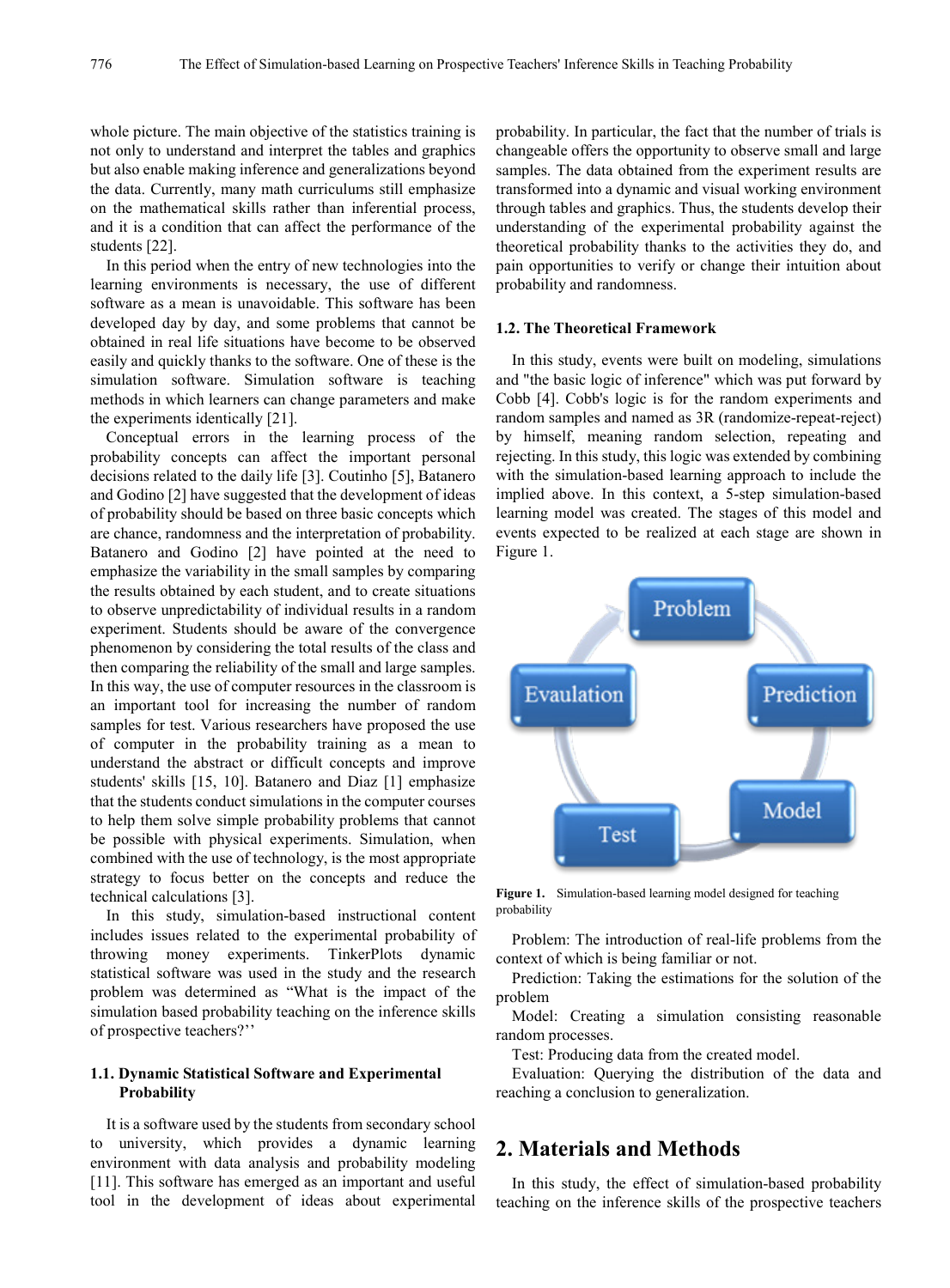was examined. To achieve this purpose, it was aimed at creating, implementing and checking the effectiveness of a learning environment for the experimental probability topic. At the same time, the study provides training content that may be needed for teaching probability and samples that may be needed for training as well.

## **2.1. Method**

The quasi-experimental method was used in this study in which the effect of the simulation-based probability teaching on the inference success of the prospective teachers was investigated. 28 prospective mathematics teachers were chosen as the experimental group and 27 were chosen as the control group, of 55 prospective teachers who were participating in the statistical probability lessons. In the experimental group, ThinkerPlot dynamic software was used by adding simulation-based learning approach to it. In the control group, lessons were made using paper and pen without information technology.

#### **2.2. Sample**

This study was conducted in 2014-2015 Academic Year Fall Semester at Bulent Ecevit University. The sample group of the study consisted of 55 prospective mathematics teachers who were attending the statistical probability lessons. In this context, 28 prospective teachers were chosen as experimental group and the remaining 27 were chosen as the control group.

#### **2.3. Implementation**

Firstly, the activities were designed using TinkerPlot software. When planning the activities, the views of two faculty members who were giving "Computer Aided Mathematics Education" and "probability" courses are benefited from. The experimental probability activities were

made with the experimental group in an environment equipped with computers for 4 weeks, 2 hours every week. The date collection tool which had been developed was applied to 55 prospective teachers in the first week. In the second and third weeks, computer-assisted probability activities related to experimental probability was conducted with the experimental group. The events were chosen in a way that the features of the software would be used at the highest level. Prospective teachers first experience the TinkerPlots dynamic statistical software during modeling in this study. Sample applications were made related to the "sampler" toolbar and how to use it. During the activity process, the researcher made a participant observation. During the participant observation, the researcher observed the students throughout the activities and also asked questions to the students to get more detailed information about some issues. In addition, clinical interviews to obtain deeper information about the ideas of some prospective teachers were made. Through clinical interviews, the underlying causes of the ways of thinking and ideas of the prospective teachers were tried to be determined. During this process, problems related to the experimental probability, which are in parallel with the content applied in the experimental group, were asked to the students from the control group and discussed. In the control group, the problems were solved sometimes by the students and sometimes by the instructor.

#### **2.4. Data Collection Tools and Data Analysis**

A test consisting of the five open-ended questions was applied to two groups in the study (Appendix). This test consists of the experimental probability questions related to a coin, the detection of real and fraudulent data, throwing two or three coins. These questions and evaluation criteria are presented in Table 1.

Questions Evaluation Criteria 1 When an artless coin is flipped 20 times, how many times heads and how many times tails come up? Write your prediction for 20 flips. 0: No answer, individualized answers 1: Excessive repetition (All heads, all tails, etc.) 2: Predictions with 2 or 3 repetition maximum. 3: Predictions containing heads or tails repetition between 4-7 times.  $\mathcal{Z}$ Some of the data related to the flipping a coin 20 times are real and some are fake. Please Mark the real or fake according to you. 0: All wrong 1: One Prediction is true 2: Two predictions are true 3: Three predictions are true 4: Four predictions are true 3 When an artless coin is flipped 100 times, what is your prediction related to the situations in which heads or tails come up continuously? 0: No answer or irrelevant answers 1: Answers not taking into account the theoretical probability 2: Only theoretical probability 3: Answers taking into account the change together with the theoretical probability 4 When two artless coins are flipped 50 times, consider the situations such as both upper sides are heads, one is heads and the other is tails and both are tails. Make predictions about the probability of these situations. 0: No answer or irrelevant answers 1: All three probabilities are equal. 2: Only theoretical probability 3: Answers taking into account the change together with the theoretical probability 5 When 3 coins are flipped 100 times, write the possible situations about the upper sides of the coins. Make predictions about which side comes up more? Explain the reason. 0: No answer or irrelevant answers 1: All three probabilities are equal. 2: Only theoretical probability 3: Answers taking into account the change together with the theoretical probability

**Table 1.** The questions in the data collection tool and evaluation criteria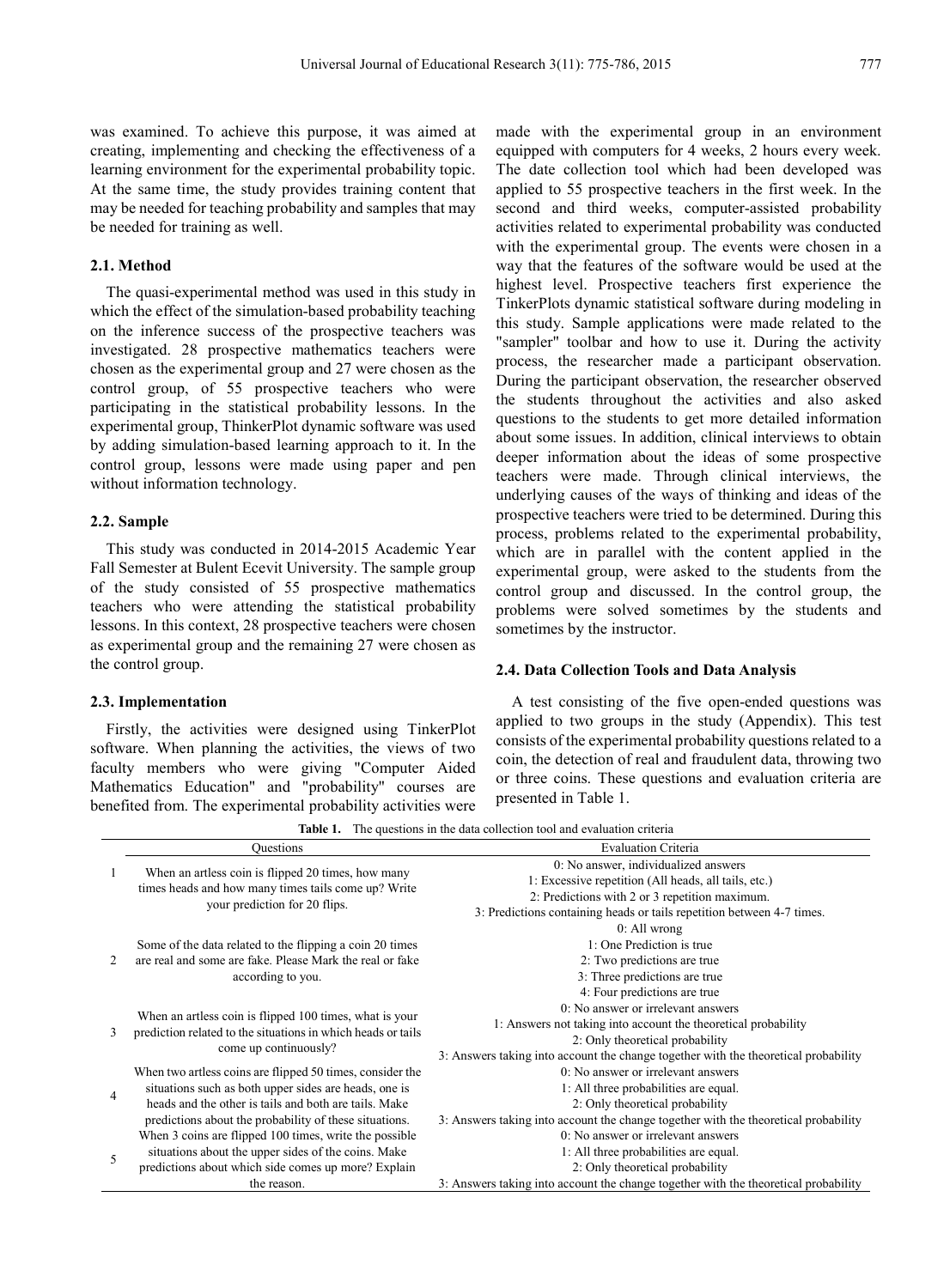A t-test was used to compare the pre-test and final test scores of the experimental group and the control group. Whether there is a significant difference between the scores of the experimental group and the control group is analyzed using ANCOVA test. Additionally, the answers of the prospective teachers and the models and graphics that they made using TinkerPlot software were analyzed qualitatively.

## **3. Result**

The findings obtained before and after the implementation were analyzed qualitatively and quantitatively in this study. The obtained data were presented under the headings "the findings obtained from the quantitative data" and "the findings obtained from the qualitative data".

### **3.1. Findings Obtained from the Quantitative Data**

The independent t-test results which are related to the comparison of test scores of the experimental and control groups are shown in Table 2.

**Table 2.** The independent t-test results which are related to the comparison of test scores of the experimental and control groups

| Test     | Group           |      | SS   |    |       |       |  |
|----------|-----------------|------|------|----|-------|-------|--|
| Pre-test | Experimental 28 | 6.07 |      | 53 |       |       |  |
|          | Control         | 6.03 | 1.93 |    | 0,060 | 0.952 |  |

The average scores of the prospective teachers in the experimental group were obtained as  $\bar{x} = 6.07$ , and the average scores of those in the control group were obtained as  $\bar{x}$  = 6.03 in the pre-test. As seen in Table 2, the independent t-test results conducted for the pre-test scores of the prospective teachers in the experimental and control groups showed no significant difference  $t = 0.504$  *p* > 0,05 (0,952). This shows that the experimental group and the control group are at the same level.

Paired t-test was used to determine whether there was a statistically significant difference between the pre-test and final test scores of the prospective teachers in the experimental group. The results obtained are presented in Table 3.

**Table 3.** T-test results related to the pre-test and final test scores of the prospective teachers in the experimental group

| Experimental<br>Group | N  | $\mathcal{X}$ | SS   | Sd |           | D     |  |
|-----------------------|----|---------------|------|----|-----------|-------|--|
| Pre Test              | 28 | 6.07          | 2.27 |    |           | 0.000 |  |
| Post Test             | 28 | 13.71         | 1.48 |    | $-16,192$ |       |  |

As seen in Table 3, the pre-test average score of 28 prospective teachers in the experimental group was  $\bar{x} = 6.07$ and final test average score was  $\bar{x} = 13.71$ . In the t-test conducted for the samples applied to the pre-test and final test data, a statistically significant difference revealed in favor of the final test  $t_{(27)} = -16,192$ :  $p < 0.05$  (0,001) *t* 

This can be expressed that the simulation-based learning approach makes a positive effect on the academic success of the prospective teachers related to the experimental probability.

**Table 4**. T-test results for the prospective teachers in the control group, related to the pre-test and final test scores

| Control Group |    |      | SS   | Sd |          |       |  |
|---------------|----|------|------|----|----------|-------|--|
| Pre Test      | 27 | 6.04 | 1.93 |    |          |       |  |
| Post Test     | 27 | 6.37 | 1.45 | 26 | $-1.975$ | 0.059 |  |

As seen in Figure 4, the pre-test average score of 27 prospective teachers in the control group was  $\bar{x} = 6.04$  and final test average score was  $\bar{x} = 6.37$ . In the dependent t-test conducted for the pre-test and final test, no statistically significant difference was revealed between the average scores  $t_{(26)} = -1,975$  :  $p > 0,05$  (0,059).

The independent t-test was conducted to determine whether there was a difference between the experimental group and the control group, and it was found out that the groups were at the same level. While a significant difference in favor of the final test was obtained when comparing the pre-test and final test scores of the prospective teachers in the experimental group in which the simulation based learning approach was used, it was found out using paired t-test that there was not a significant difference between pre-test and final test scores of the control group. The ANCOVA analysis was carried out on the final test scores to determine whether there was a difference between final test scores of the groups. The results of ANCOVA analysis carried out to determine whether the observed difference between the average final test scores was significant or not are presented in Table 5.

**Table 5.** The ANCOVA results on the final test scores of the experimental and control groups

| Variance<br>derivation | Squares<br>total | Sd | Mean<br>square | F      | Sig.<br>level | Eff.<br>size |
|------------------------|------------------|----|----------------|--------|---------------|--------------|
| Pre-test               | 27,842           |    | 27.842         | 16,80  | 0.00          | 0.24         |
| Method                 | 702,000          |    | 738,905        | 445.90 | 0.00          | 0.90         |
| Error                  | 86.168           | 52 | 1,755          |        |               |              |
| Total                  | 6476,000         | 55 |                |        |               |              |

According to the ANCOVA analysis results presented in table 5, a statistically significant difference was found between final test scores when the pre-test scores of the prospective teachers in the experimental group in which the simulation based learning was used and the control group in which the traditional teaching was used, were taken under control  $F_{(1-52)} = 445,907$ ,  $p < 0,05$ . In other words, the development of the academic achievements of the prospective teachers in the experimental group with the experimental probability is associated with simulation-based learning. The courses conducted in the learning environment designed for the experimental group affected the success levels of the prospective teachers related to the experimental probability.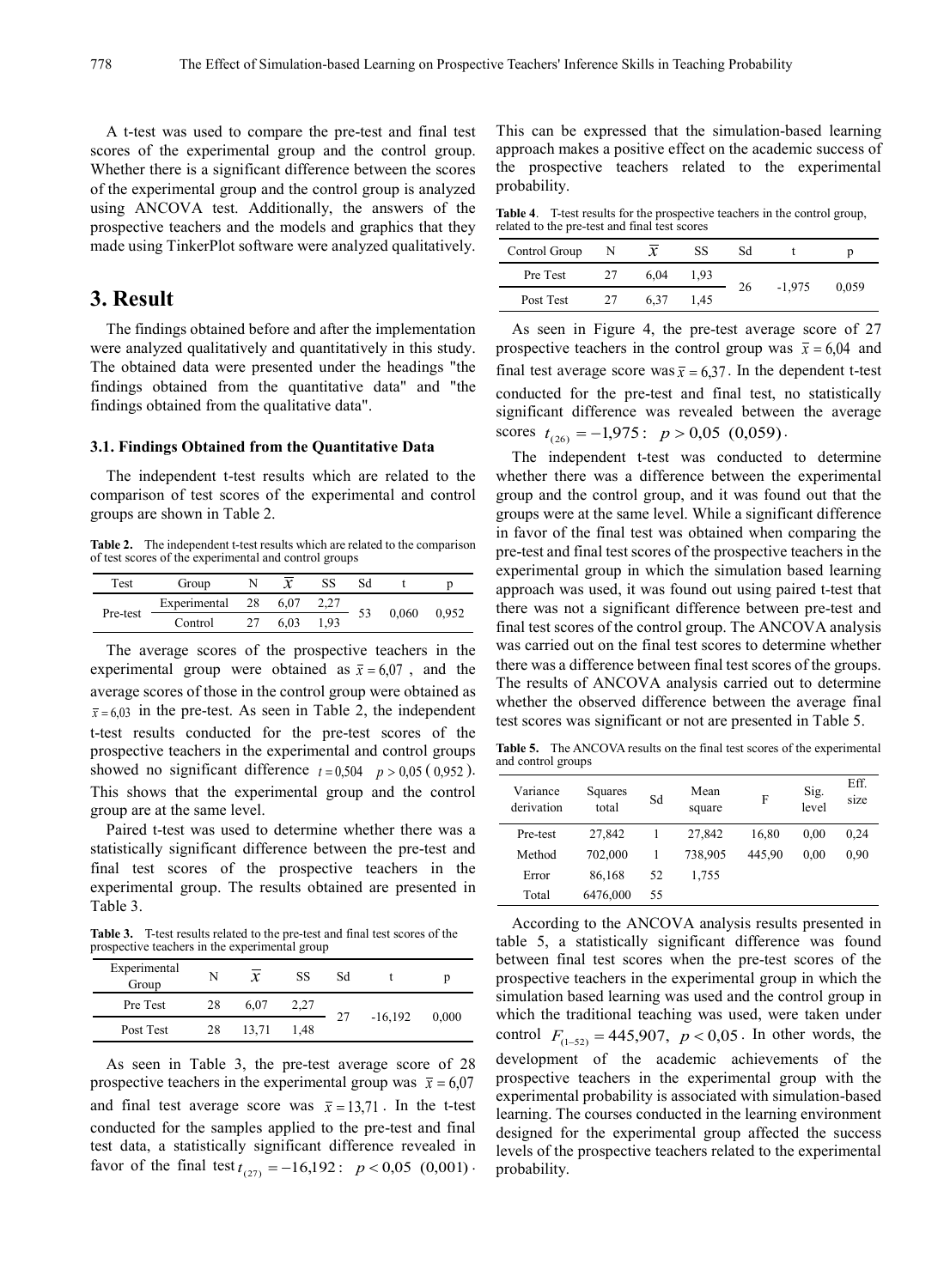| Y            | T | Т | Y | Y | T |   | τ              | ٧              | V  | T  | y  | Y  | Y  |    | T  | Y  | ompo | Y  |    |
|--------------|---|---|---|---|---|---|----------------|----------------|----|----|----|----|----|----|----|----|------|----|----|
| 1            | 2 | 3 | 4 | 5 | 6 | 7 | 8              | 9              | 10 | 11 | 12 | 13 | 14 | 15 | 16 | 17 | 18   | 19 | 20 |
|              |   |   |   |   |   |   |                |                |    |    |    |    |    |    |    |    |      |    |    |
|              |   |   |   |   |   |   |                |                | у  | Y  |    |    | У  |    |    |    |      |    |    |
| 1            | 2 | 3 | 4 | 5 | 6 | 7 | 8              | 9              | 10 | 11 | 12 | 13 | 14 | 15 | 16 | 17 | 18   | 19 | 20 |
|              |   |   |   |   |   |   |                |                |    |    |    |    |    |    |    |    |      |    |    |
| Y            | Ч |   | Ч |   | Þ |   | $\tau_{\rm k}$ | $\sim_{\rm f}$ | Y  |    |    |    |    |    |    |    |      |    |    |
| $\mathbf{1}$ | 2 | 3 | 4 | 5 | 6 | 7 | 8              | 9              | 10 | 11 | 12 | 13 | 14 | 15 | 16 | 17 | 18   | 19 | 20 |
|              |   |   |   |   |   |   |                |                |    |    |    |    |    |    |    |    |      |    |    |
|              | ∽ |   |   |   |   | ౨ | っ              | ک              | ⊌  | り  | Ч  |    |    | J  |    |    |      | ビ  | Э  |
| 1            | 2 | 3 | 4 | 5 | 6 | 7 | 8              | 9              | 10 | 11 | 12 | 13 | 14 | 15 | 16 | 17 | 18   | 19 | 20 |

**Figure 2.** Examples of the predictions made in the pre-test, in which a coin was assumed to be flipped 20 times.



**Figure 3.** An example of the typical pre-test answers to the 2nd question of the prospective teachers

#### **3.2. Findings Obtained from the Qualitative Data**

In this section, the most prominent qualitative data were mentioned which emerged after the examination of the answer sheets of the prospective teachers in the experimental group and the simulations they created. When the qualitative data were evaluated, the different ways of thinking and whether the simulations led the emergence of the new thinking habits were focused on. With this method, the reasons for the qualitative difference emerged before and after the implementation were tried to be determined. When the obtained findings were evaluated, it was found out that the majority of the prospective teachers made predictions that contained no more repeats than 2-3 times, the remaining a few prospective teachers made predictions as "all heads", "all tails", or 10 heads, 10 tails. Some examples of these answers are presented in Figure 2.

In the  $2<sup>nd</sup>$  question, the data related to the 20-times-flipping of a coin which is seen in figure 3 were presented to the prospective teachers. Some of these data were real and some were faked. Prospective teachers were asked which one could be real and which one could be faked.

In this question, the majority of the prospective teachers failed in determining whether the data sets were real or fake. Only a few of them matched one or two correctly. Only one prospective teacher predicted all correctly. The majority of the prospective teachers stated that the options a and b were real and c and d were fake. Some opinions on this question are given below.

*"a is the choice which is nearest to my prediction. I suppose it may be such as well."*

*"In the option b, number of heads and tails are equal, so I think option b is real"*

*"The heads and tails are more heterogeneous in the*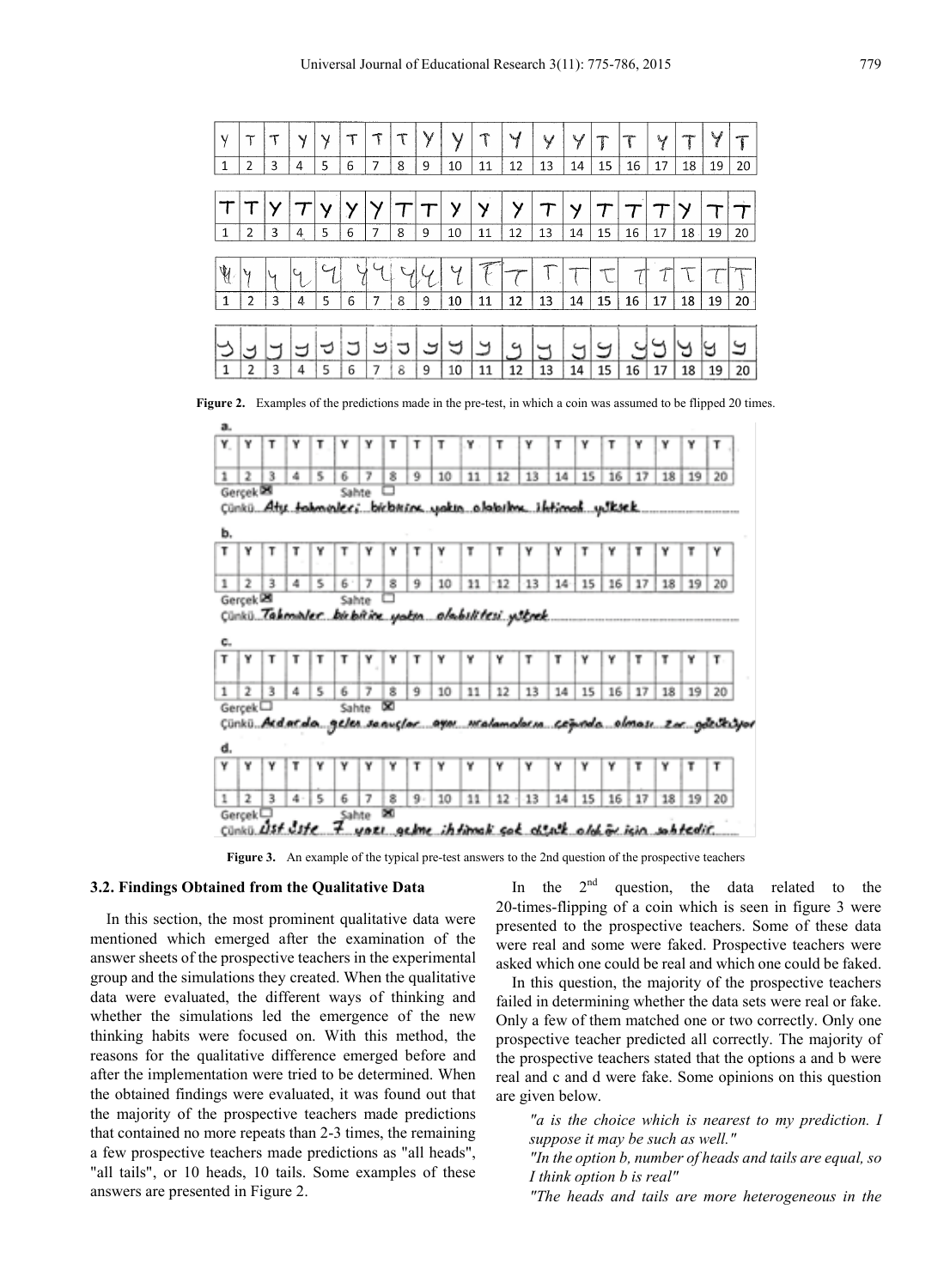*options a and b, therefore, they are real"*

*"The same situations happened many times successively in option c. For example, it is not convincing heads come up 4 times successively. I think it is faked"*

*"It seems difficult that the same result happens consecutively 4-5 times"*

*"The consecutive 7 results in option d does not seem to be possible. Therefore, it is faked."*

In the experimental group, after the problems were understood and the predictions were made, a model appropriate to the problem was created using TinkerPlots, which is shown in Figure 4.

The model developed for the coin-flipping experiment provides the opportunity to show the results obtained from 20 trials and show them in graphics. Prospective teachers had the opportunity to produce data through the model and, produce more data at the same time and generalize the emerged situations. The graphic in figure 5 shows what side of the coin was up in the 20 trials respectively along an axis.

The graphic in figure 5 may seem to be confusing in distinguishing heads and tails. Another graphic showing clearly the total numbers of heads and tails can easily be switched to. It was observed that, as seen in figure 6, some prospective teachers grouped the heads and tails by creating graphics.



Figure 4. The simulation created by the experimental group related to a coin.



**Figure 5.** The data produced by simulation related to the experiment of flipping a coin 20 times.



**Figure 6.** The classification of the data produced with the simulation*.*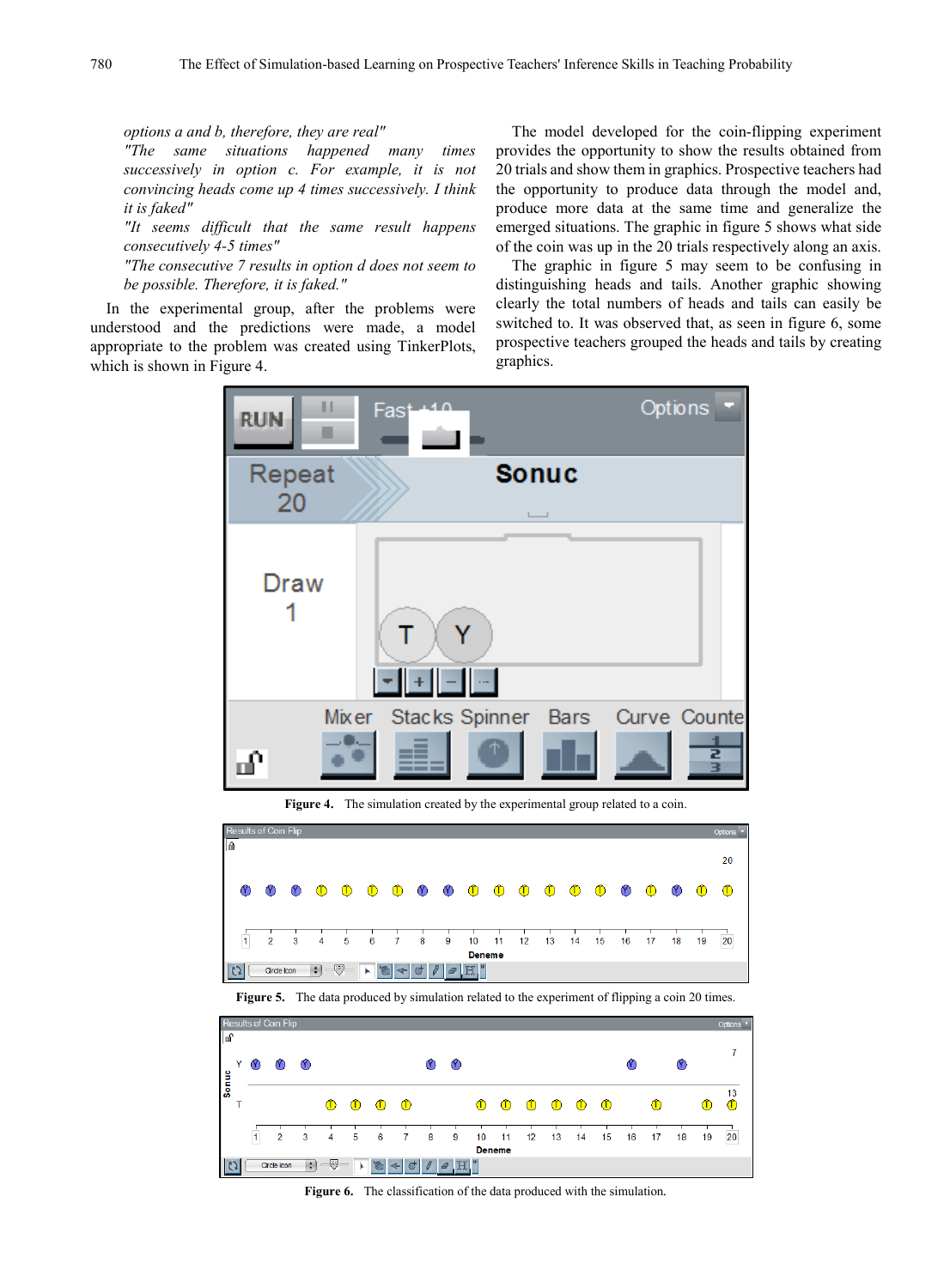In the  $3<sup>rd</sup>$  question, the prospective teachers were asked to predict the number of the consecutive situations in which the heads or tails come up in an experiment of flipping an artless coin 100 times. When evaluating the data obtained, it was observed that most of the answers were the ones including theoretical probability. Some of these were as follows:

*"There are two probabilities. Either heads or tails come up. Half will be heads and the other half will be tails, meaning 50-50" "50% heads, 50% tails"*

*"There must always be a 1/2 ratio between the numbers of heads and tails, so it should be 50-50."*

Additionally, although at a small number, answers such as "99 tails, 1 heads", "all tails", "all heads" were also observed. However, there were also individualized answers. Some of these were as follows:

*"I think tails will be more", "if the heads side is up when the coin is flipped, then heads will come up, if the tails side is up when the coin is flipped, then the tails will come up."*

*"The heads side of the coin is heavier, for having relief on it. Therefore, the possibility of the position that the heads come up is more likely. Either position will be 90% at most."*

The prospective teacher in the experimental group used the model, presented in figure 4, which they created for the coin flipping experiment for 100 trials. They made observations by showing the obtained data on graphics. Figure 7 shows some examples produced by the prospective teachers from the experimental results.

In the  $4<sup>th</sup>$  question, the prospective teachers were asked to consider the situations the first of which was the upper sides of both coins were tails, the second of which was the upper side of the first is heads and the upper side of the second is tails, and the third of which was the upper sides of both coins were heads when two artless coins were flipped 50 times; and make predictions about the probability of these situations. It was observed that only a few of the prospective teachers made predictions by taking into consideration the change and the theoretical probability. When evaluating the false predictions, they can be classified such as "individualized answers", "probabilities are equal", "the sum of the probabilities is greater or less than 1." Some examples related to these opinions are presented below.

*"The probability that the upper surfaces of both coins are tails is higher. Because there is the picture of Atatürk on the heads side and that side is heavier, therefore the heads side will be up."*

*"The probability that upper surfaces of both coins are heads is 5%, the probability that upper surfaces of both coins are tails is 5%. The probability that one's surface is heads and the other's is tails is 90%."*

*"HH 25%, TT 15%, TH-HY 10%"*

*"All probabilities for the situations such as upper sides of both coins are heads or tails, or one side is heads and the other is tails are equal."*

The prospective teachers in the experimental group created the model shown in figure 7 for the experiment of flipping two coins. They made trials by entering the numbers of the trials in accordance with the problem.



**Figure 7.** Samples of the experimental scores for the prospective teachers in the experimental group.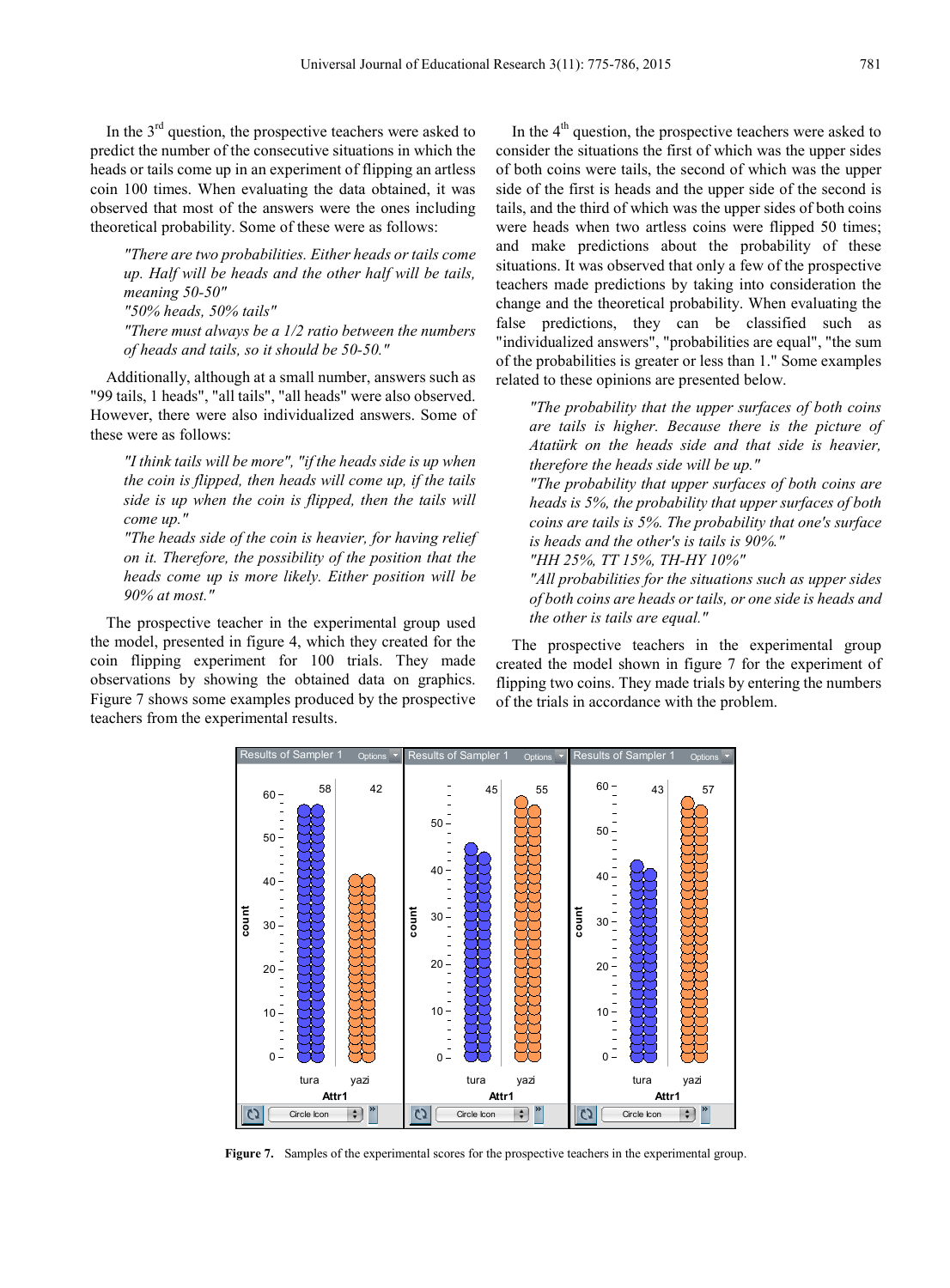

Figure 8. The simulation that was created for the experiment made by flipping two coins.

The prospective teachers evaluated the tables and graphics they obtained after having made enough trials. Thus, they had the opportunity to discuss whether they matched with their predictions.



**Figure 9.** A table and graphical representation of the data by the simulation, which were obtained from the different trials in which two coins were flipped.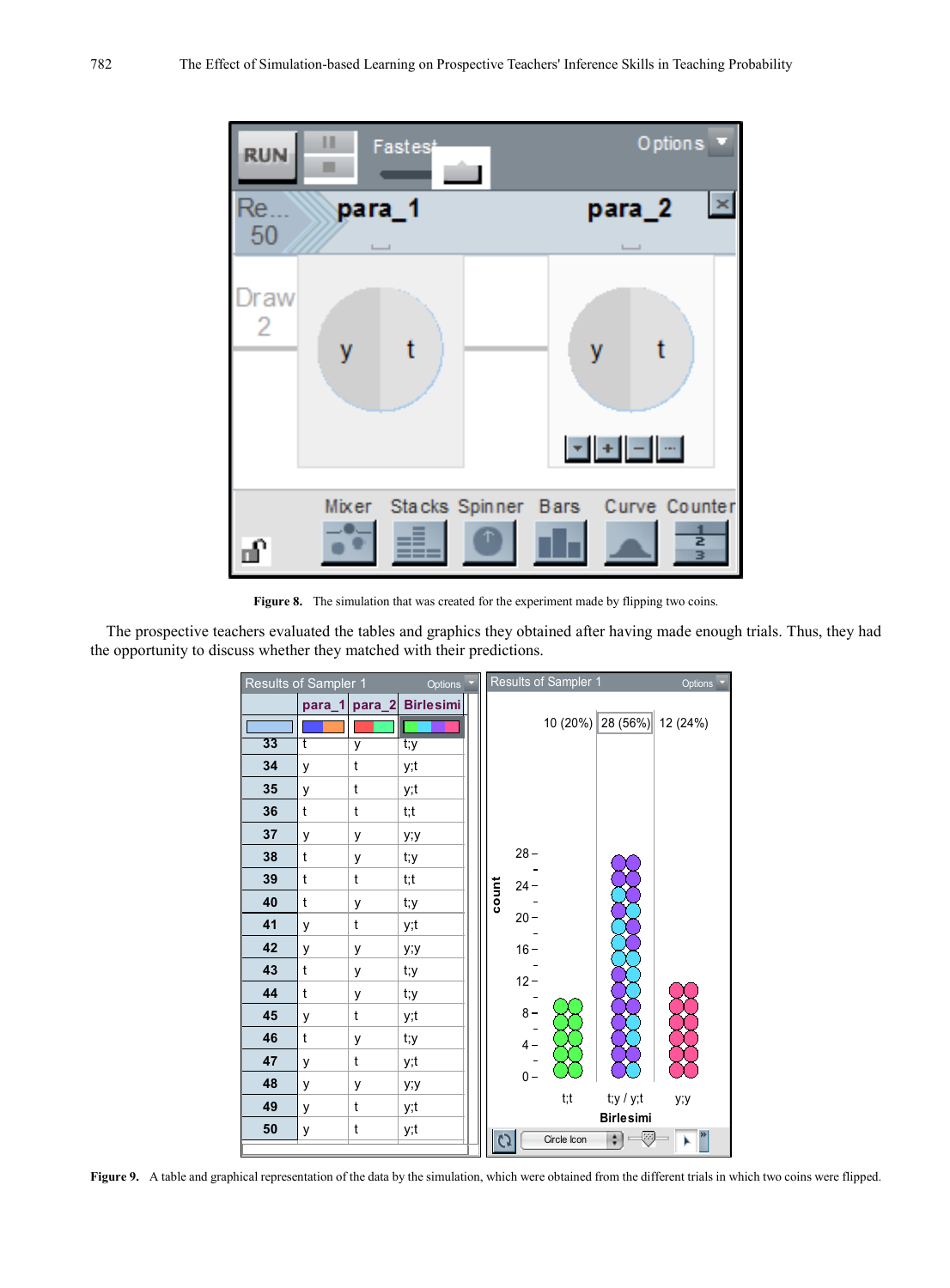In the  $5<sup>th</sup>$  question, the prospective teachers were asked to compare the situations that the upper sides of all three coins were tails or heads, the upper side of the two were heads and the upper side of the third was tails or vice versa, and predict the percentage of all these probabilities, for an experiment of flipping three coins 100 times.

When the obtained data were evaluated, it was observed that the majority of the prospective teachers had not expressed their predictions in percentage. While some prospective teachers made predictions such as the number of the situations in which upper sides of two coins were the same and the upper side of the third was different are greater; some prospective teachers stated that the number of the situations in which upper sides of all three coins will be heads or tails would be greater. Unlike them, there were other prospective teachers who thought that the probabilities of all these situations were equal. Additionally, although in small numbers, some individualized answers were also been determined. The descriptions of some prospective teachers regarding this question are as follows:

*"I think the number of the situations in which upper sides of two coins will be equal and the upper side of the third is different is greater."*

*"The number of TTT or HHH situations is greater than* 

*the situations in which at least one upper side is different."*

*"The number of all situations may be same or one situation may never happen".* 

*"The probabilities of TTT, TTH, THH, HHH situations are 25% for each because there are 4 situations."*

*"TTT=½. ½. ½ TTH=½. ½. ½ THH= ½. ½. ½ all are equal. It means the probabilities are equal."*

*"The probability of TTT situation is greater because the head side is heavier."*

The prospective teachers in the experimental group used the model, shown in figure 10, that they created for the experiment of flipping three coins, for 100 trials.

The prospective teachers observed the results by making some trials using the simulation shown in figure 10. Then they show one of the results of 100 times flipping in tables and graphics.

Trials performed using simulation contributed to the prospective teachers in making consistent estimates for the outcome of the problem. In addition, it provided them with the opportunity of thinking about the theoretical reasons for the results. At the end of the implementation, it was observed that the majority of the prospective teachers made accurate predictions and comments on this question.



Figure 10. The simulation created for the experiment of flipping three coins.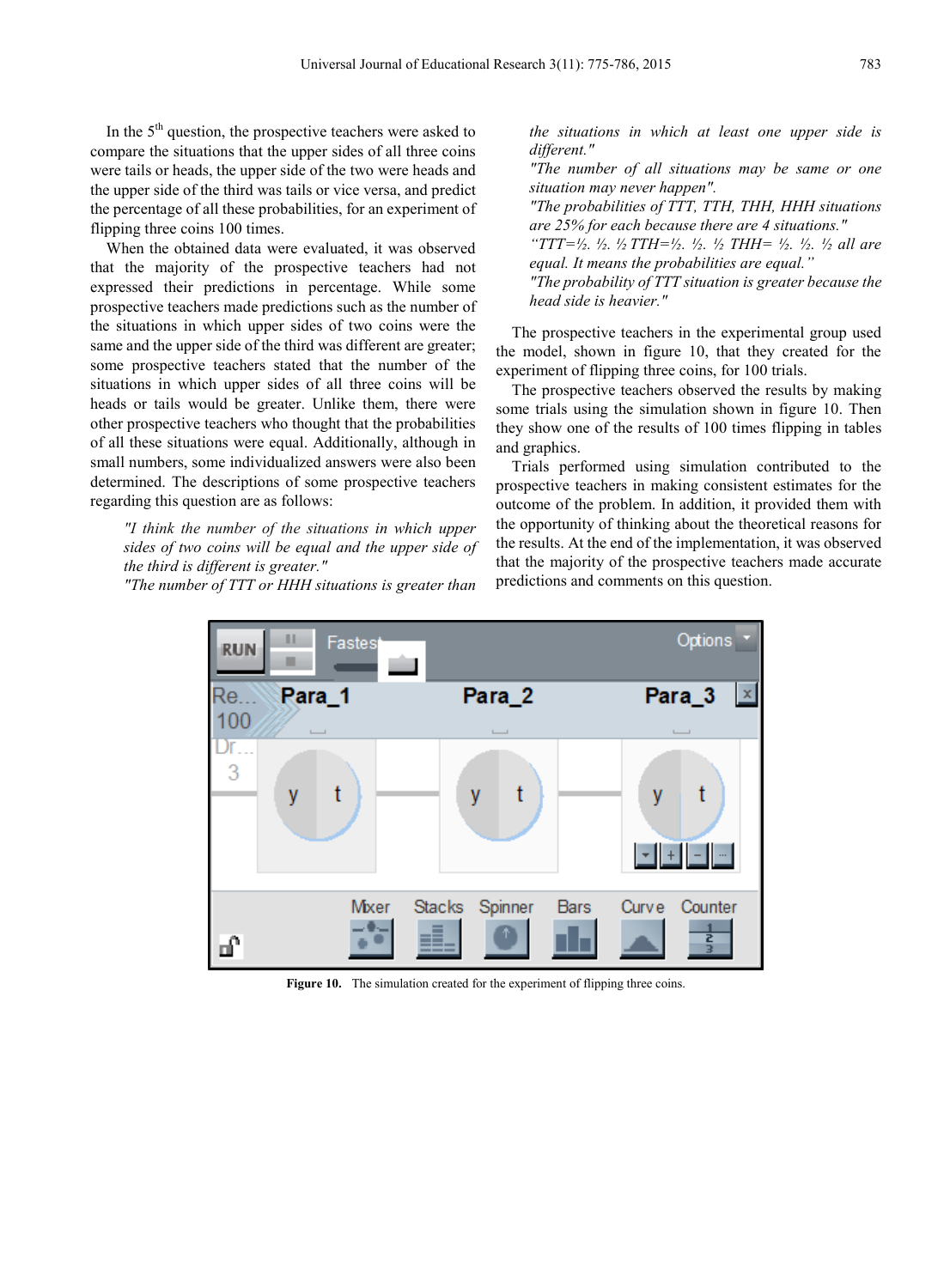

Figure 11. The table and graphical representation of the data created with the simulation, which were obtained for the situation in which three coins were flipped.

## **4. Discussion and Conclusions**

This study is not intended to include all activities relating to the probability theory. Activities in the paper are about a finite sample space and discrete probability calculations. The main focus in this study is the use of simulation and the impacts of the use of simulation in decision making. Results are shown that computer simulations can help students to understand the concepts in elementary probability and provide for sensitivity estimation.

Before the study, it was determined that there was no significant difference between the success levels of the groups, with the t-test conducted using the scores of experimental and control group students which they obtained from the experimental probability tests. As a result of ANCOVA analysis performed after the implementation of the simulation based learning developed in relation to the experimental probability, it was found out that the average test scores of the experimental group prospective teachers were higher than those of the control group prospective teachers and there was a significant difference between them. When this difference was examined, it was found out that the inference of the experimental group prospective teachers regarding experimental probability problems took into consideration the change and theoretical, whereas, the control group prospective teachers generally made inferences which are inappropriate and include only theoretical probability. This reveals that simulations have positive effects on the inference skills on the experimental probability problems.

Prospective teachers' answers to questions in the experimental probability test were examined qualitatively.

Before the implementation, the prospective teachers from both groups thought that the same side of the coin would not come 4-5 or more times consecutively in the experiment of flipping a coin 20 times. In addition, it was observed that some prospective teachers gave individualized answers and that they had a bias on luck and unluckiness. During the process in which pen and paper were used, they avoided writing long repeats. However, it was found out after the implementation that the trials with simulations make the prospective teachers in the experimental group to change their minds and be convinced in this situation. In the 2nd question, the sequential data in a and b options were fake and the ones in c and d options were real. But most of the prospective teachers could not distinguish fake and the real situations before the implementation. At the end of the implementation, the prospective teachers were convinced that the heads or tails side of the coin can consecutively come 3, 4 or 5 times in the experiment of flipping an artless coin 20 times. When the data are faked up by the people, there generally will be states in which no long repeats happen. This makes it easier to find out that they are faked. Another indicator is equal numbers of heads and tails. However, the actual data are not obtained in equal numbers, meaning that it is incompatible with the theoretical probability. Simulation contributes to the development of ideas of the prospective teachers about the probability, randomness, and change by visualizing the changes in the test outputs. In the 3rd question, it was observed that the answers which do not take into consideration the change and contain only a theoretical probability were given in the experiment of flipping a coin 100 times. But, after the simulation based learning, it was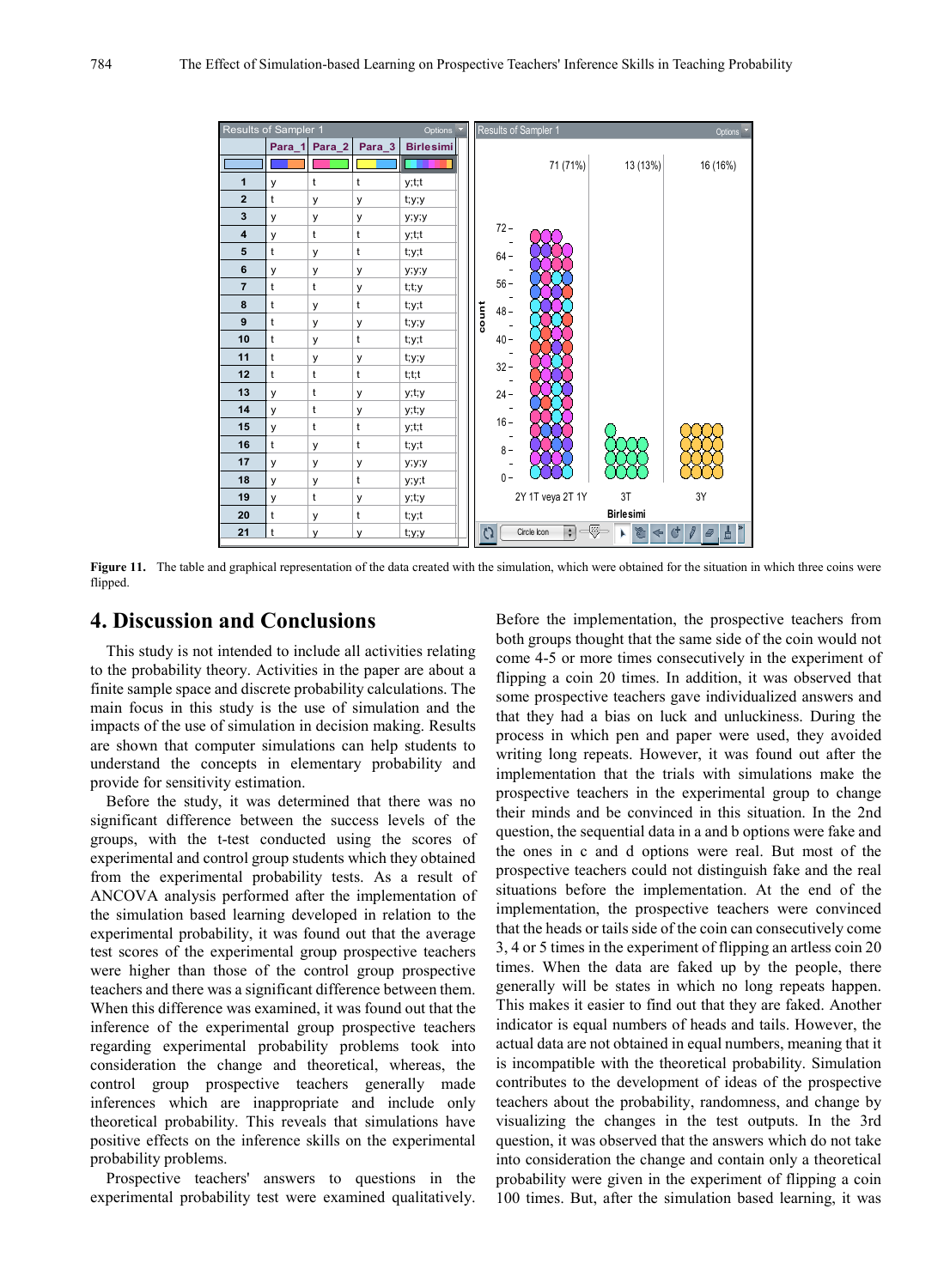determined that the prospective teachers gave more flexible answers taking the change into consideration. Although it has been emphasized in the recommendations made relating to the statistical teaching that the change must be highlighted [16] primary role of change is not considered clearly in most activities [17, 19]. Consideration of the changes is seen by many researchers as an educational objective for statistics courses [7, 12]. In the 4th and 5th questions, within the data obtained from pre-tests, it was noted that there were answers, the sum of the probability was not equal to 1 or the total percentage of which was not equal to 100. Some prospective teachers thought that the probabilities of occurrence of all events in an experiment were equal. It was observed that simulations helped the prospective teachers to become aware of the wrong ideas and change their ideas.

This study has noted several advantages of using a simulation. These are flexibility, handle small and large sampling, answer "what-if" questions, interaction among variables, time compression, a better understanding of the concepts, conditions close to reality. However there are some disadvantages of computer simulations. One of them is simulation errors. Prospective teachers have to learn how to build a good model before a simulation is conducted. Any incorrect application has the potential to change the output of the simulation. If the appropriate simulation for solving the problem is not created correctly accurate estimates can not be obtained. Each model is unique and does not generate optimal solutions. Furthermore, simulation results can never be the same as theoretical results regardless of the number of repetitions. They have to come back to probability theories to derive the theoretical results.

Activities in the probability teaching include a variety of materials which are used in different ways (Dice, coins, playing cards, cubes, etc.). These materials make the teaching and learning activities more appropriate for the students and teachers. However, its integration into the school practice has not been developed yet. Because the visuality needed to study the experimental probability problems cannot be achieved in the traditional environments, there is a need for the alternative learning environment. In this sense, the different characteristics that the dynamic statistical software has relating appropriate environment for the teachers and students. The fact that the students use different instructional materials provides the opportunity to organize and configure their own knowledge and to evaluate the mathematical concepts and structures from different perspectives [20, 13]. Drier [6] argued that the materials and visual samples developed the students' skills to organize the knowledge, they changed this information into the practice and used them fluently and successfully in solving problems. Indeed, in this study, the prospective teachers created models and produced data using these models. At the same time, thanks to the fact that the number of trials of the simulation was changeable, they had the opportunity to observe the situations for larger samples, and they did not have difficulties in inference. Besides, the simulations contributed

to the creations of the environments for the class and group discussions. In this study, the effect of the simulation-based probability teaching on the prospective teacher' skills to inference was examined. The obtained findings showed that the simulation-based probability teaching improved the prospective teachers' skills to make predictions and inference based on these predictions, and positively affected their success in general. In this context, it is suggested that the education materials, which are suitable for the different teaching methods in different areas to enable the learners participate in the mathematics in a pleasant way, are used and their effects are revealed.

## **REFERENCES**

- [1] Batanero, C., & Diaz, C. (2007). Probabilidad, grado de creencia y proceso de aprendizaje [Probability, degrees of belief and the learning process]. XIII Jornadas Nacionales de Enseñanza y Aprendizaje de las Matemáticas. Granada.
- [2] Batanero, C., & Godino, J. (2002). Estocástica y su Didáctica para Maestros [Stochastics and its Teaching for Teachers]. Proyecto Edumat-Maestros, Granada, Universidad de Granada.www.ugr.es/~jgodino/edumat-maestros/manual/6\_ Estocastica.pdf
- [3] Borovcnik, M., & Kapadia, R (2009). Research and developments in probability education. International Electronic Journal of Mathematics, 4(3). www.iejme.com/032009/IEJME\_p00\_introd\_E.pdf
- [4] Cobb, G. (2007). The Introductory Statistics Course: A Ptolemaic Curriculum? www.repositories.cdlib.org/uclastat/cts/tise/vol1/iss1/art1.
- [5] Coutinho, C. (2001). Introduction to Random Situations from College: modeling Bernouilli simulation experiments in the IT environment of Cabri Geometry II. Doctoral dissertation, University J. Fourier, Grenoble, France.
- [6] Drier, H. (2000). Children's Probabilistic Reasoning with a Computer Micro world. A Dissertation Presented to the Faculty of the Curry School of Education University of Virginia.
- [7] Franklin C, Kader G, Mewborn D, Moreno J, Peck R, Perry M, Scheafer R. (2007). Guidelines for assessment and instruction in statistics aducation (GA˙ISE) report: a pre-K-12 curriculum framework. Alexandria (VA): American Statistical Association. www.amstat.org/education/gaise
- [8] Fischbein, E. & Schnarch, D. (1997). "The Evolution With Age Of Probabilistic, Intuitively Based Misconceptions". *Educational Studies in Mathematics*, 29, 97-105.
- [9] Garfield, J., & Ben-Zvi, D. (2009). Helping students develop statistical reasoning: Implementing a Statistical Reasoning Learning Environment. *Teaching Statistics, 31*(3), 72–77.
- [10] Gürbüz, R. (2008). Olasılık Konusunun Öğretiminde Kullanılabilecek Bilgisayar Destekli Bir Materyal. *Mehmet Akif Ersoy Üniversitesi Eğitim Fakültesi Dergisi, 8*(15), 41-52.